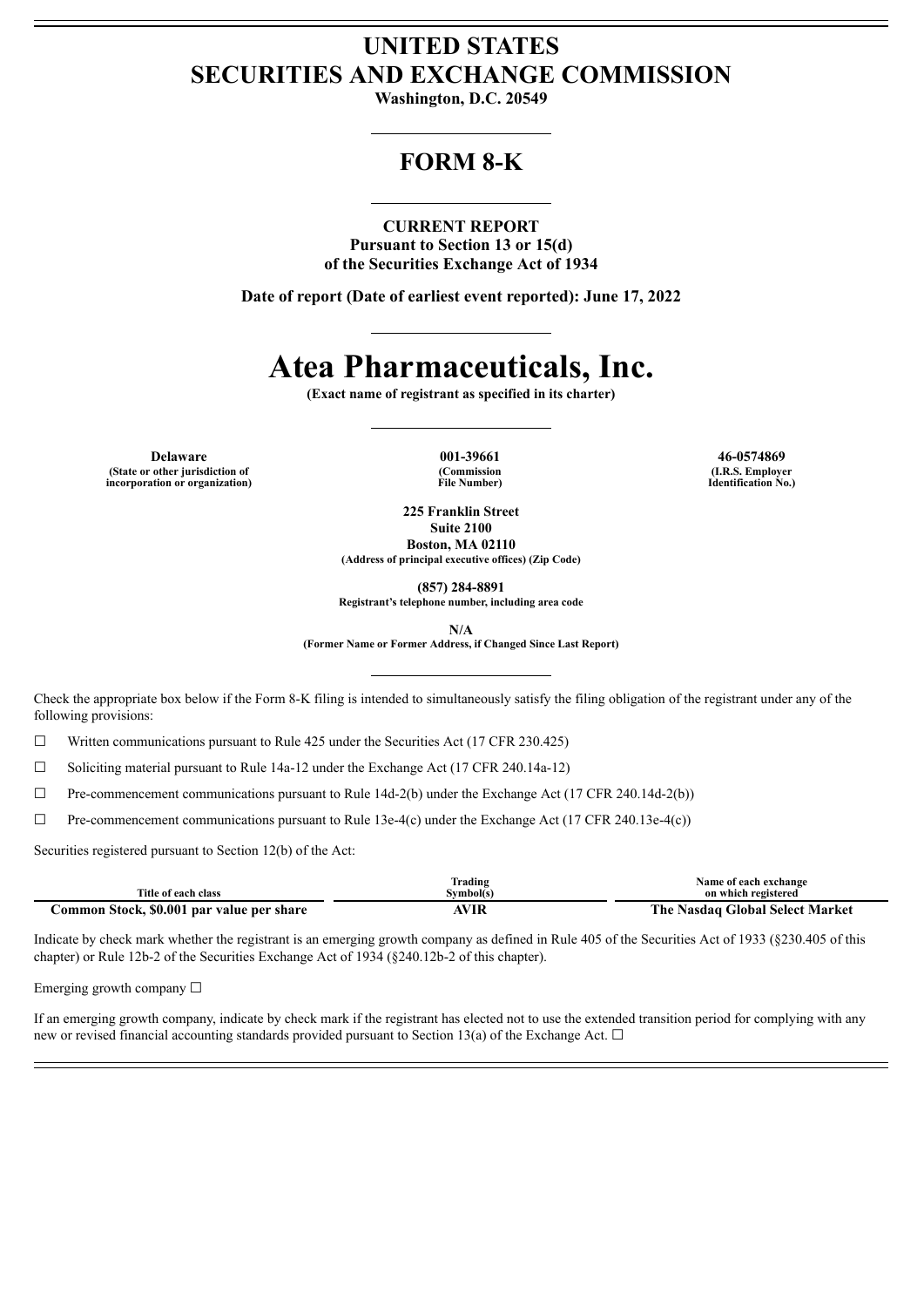### **Item 5.07. Submission of Matters to a Vote of Security Holders.**

On June 17, 2022, Atea Pharmaceuticals, Inc. (the "Company") held its 2022 Annual Meeting of Stockholders (the "Annual Meeting"). A total of 71, 947,575 shares of common stock were present in person or represented by proxy at the meeting, representing approximately 86.41% percent of the Company's outstanding common stock as of the April 22, 2022 record date. The following are the voting results for the proposals considered and voted upon at the meeting, each of which were described in the Company's Definitive Proxy Statement filed with the Securities and Exchange Commission on April 29, 2022.

Item 1 — Election of three Class II Directors to serve until the 2025 Annual Meeting of Stockholders, and until their respective successors have been duly elected and qualified.

|                                |                  | Votes           |                         |
|--------------------------------|------------------|-----------------|-------------------------|
| <b>NOMINEE</b>                 | <b>Votes FOR</b> | <b>WITHHELD</b> | <b>Broker Non-Votes</b> |
| Bruno Lucidi                   | 55.884.588       | 4.512.701       | 11.550.286              |
| Polly A. Murphy, D.V.M., Ph.D. | 55.757.290       | 4.639.999       | 11.550.286              |
| Bruce Polsky, M.D.             | 55.943.278       | 4.454.011       | 11.550.286              |

Item 2 — Approval, on an advisory (non-binding) basis, of the frequency of future advisory votes on the compensation of our named executive officers.

| ONE Year   | TWO Years | <b>THREE Years</b> | <b>Votes ABSTAINED</b> | <b>Broker Non-Votes</b> |
|------------|-----------|--------------------|------------------------|-------------------------|
| 59,857,505 | 9,510     | 366,218            | 164,056                | 11,550,286              |

Item 3 — Ratification of the appointment of KPMG LLP as the Company's independent registered public accounting firm for the year ending December 31, 2022.

| <b>Votes FOR</b> | <b>Votes AGAINST</b> | <b>Votes ABSTAINED</b> | <b>Broker Non-Votes</b> |
|------------------|----------------------|------------------------|-------------------------|
| 71,630,493       | 281,592              | 35,490                 |                         |

Based on the foregoing votes, Bruno Lucidi, Polly A. Murphy, D.V.M., Ph.D. and Bruce Polsky, M.D. were elected, "ONE Year" was approved as the frequency of future advisory votes on the compensation of our named executive officers and Item 3 was approved. In light of these results, which are consistent with the Board's recommendation, the Company has determined to hold an advisory (non-binding) vote on executive compensation each year until such time as the next advisory (non-binding) vote regarding the frequency of advisory (non-binding) votes on executive compensation is submitted to the Company's stockholders.